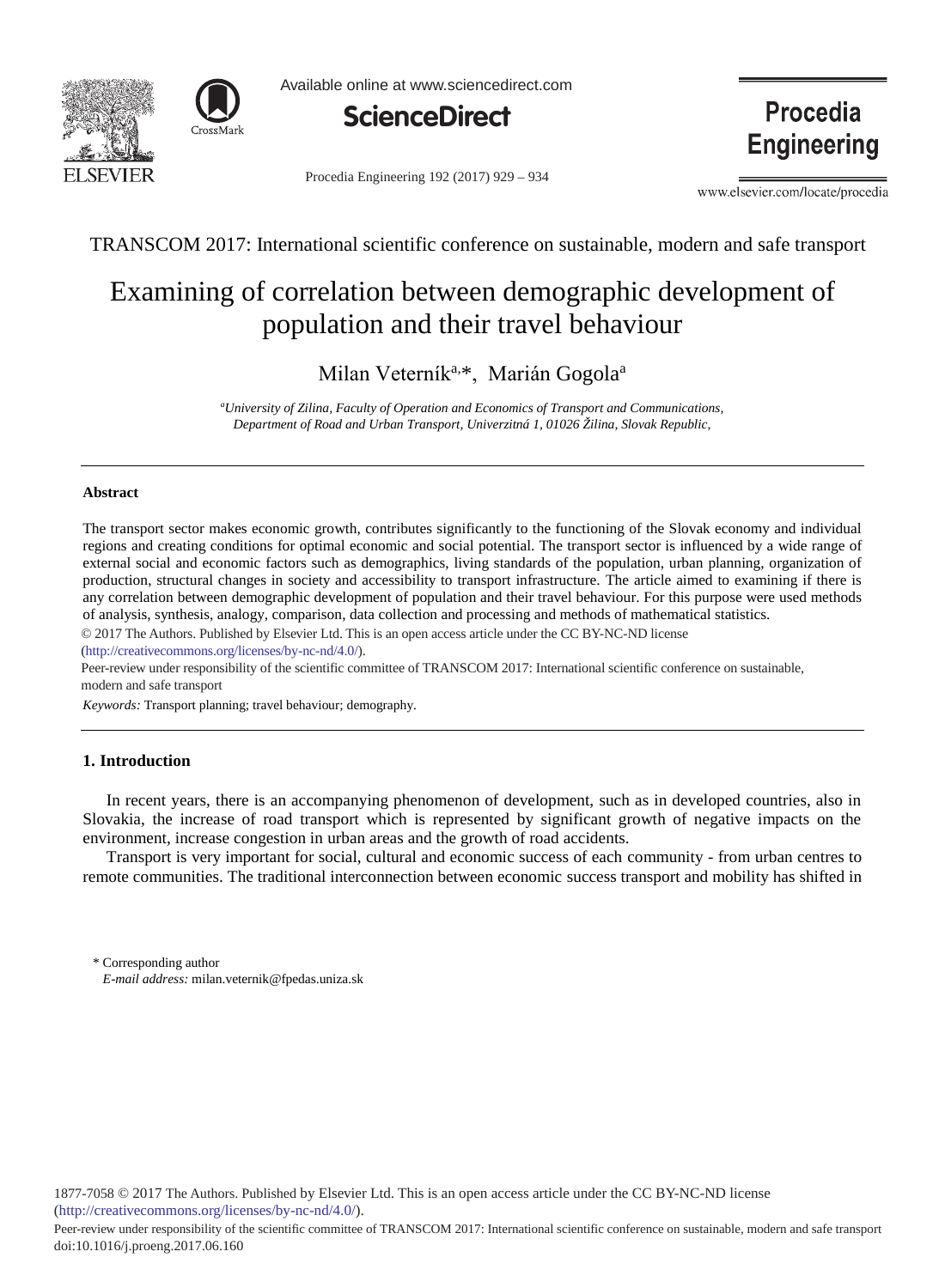the last decade due to:

- recognition of the adverse effects of motorized transport on the environment,
- social exclusion of those who do not own a passenger car,
- rising costs and lack of conventional fuels for transport, or demographic changes.

The current population development in Slovakia is characterized by the same process that took place in the developed Western and Northern Europe from the mid 60s to late 70s. A reflection of the current situation in Slovakia in term of travel behaviour are also significant changes in the demography, such as age, gender, household composition or income of its members.

## **2. Demographic development in Slovakia and abroad**

Demographic development in Slovakia is characterized by a gradual slowing down of population reproduction. The result of that is a deterioration of reproductive rates and age structure of the population. The aging process continues, as demonstrated by the higher average age of the population of both sexes. In terms of individual continents, Europe is the continent with the slowest population growth. In Europe, it showed the smallest population growth the Central Europe, where in some countries, for example in Hungary or Poland there is a decrease in population. Recently, every year there is population declining, also in Romania and Bulgaria and some other countries which are not mentioned in the Table 1 and Figure 1. [1,2]



#### Table 1. Development of populations in selected countries [3]

|                       | <b>YEAR</b> | 1995                | 2000       | 2005       | 2010       | 2015       | 2016        | <b>Change</b> |
|-----------------------|-------------|---------------------|------------|------------|------------|------------|-------------|---------------|
| <b>COUNTRY</b>        |             | [Number of persons] |            |            |            |            | [1995-2016] |               |
| Poland                |             | 38.580.597          | 38.263.303 | 38.173.835 | 38.022.869 | 38.005.614 | 37.967.209  | $-1,59$       |
| Romania               |             | 22.712.394          | 22.455.485 | 21.382.354 | 20.294.683 | 19.870.647 | 19.759.968  | $-13.00$      |
| <b>Hungary</b>        |             | 10.336.700          | 10.221.644 | 10.097.549 | 10.014.324 | 9.855.571  | 9.830.485   | $-4,90$       |
| <b>Bulgaria</b>       |             | 8.427.418           | 8.190.876  | 7.688.573  | 7.421.766  | 7.202.198  | 7.153.784   | $-15,11$      |
| Germany               |             | 81.538.603          | 82.163.475 | 82.500.849 | 81.802.257 | 81.197.537 | 82.162.000  | 0.76          |
| <b>Czech Republic</b> |             | 10.333.161          | 10.278.098 | 10.198.855 | 10.462.088 | 10.538.275 | 10.553.843  | 2,14          |
| Sweden                |             | 8.816.381           | 8.861.426  | 9.011.392  | 9.340.682  | 9.747.355  | 9.851.017   | 11.74         |
| Austria               |             | 7.943.489           | 8.002.186  | 8.201.359  | 8.351.643  | 8.576.261  | 8.700.471   | 9.53          |
| <b>Switzerland</b>    |             | 7.019.019           | 7.164.444  | 7.415.102  | 7.785.806  | 8.237.666  | 8.325.194   | 18.61         |
| <b>Denmark</b>        |             | 5.215.718           | 5.330.020  | 5.411.405  | 5.534.738  | 5.659.715  | 5.707.251   | 9,42          |
| Finland               |             | 5.098.754           | 5.171.302  | 5.236.611  | 5.351.427  | 5.471.753  | 5.487.308   | 7.62          |
| Slovakia              |             | 5.356.207           | 5.398.657  | 5.372.685  | 5.390.410  | 5.421.349  | 5.426.252   | 1,31          |
| <b>Norway</b>         |             | 4.348.410           | 4.478.497  | 4.606.363  | 4.858.199  | 5.166.493  | 5.213.985   | 19,91         |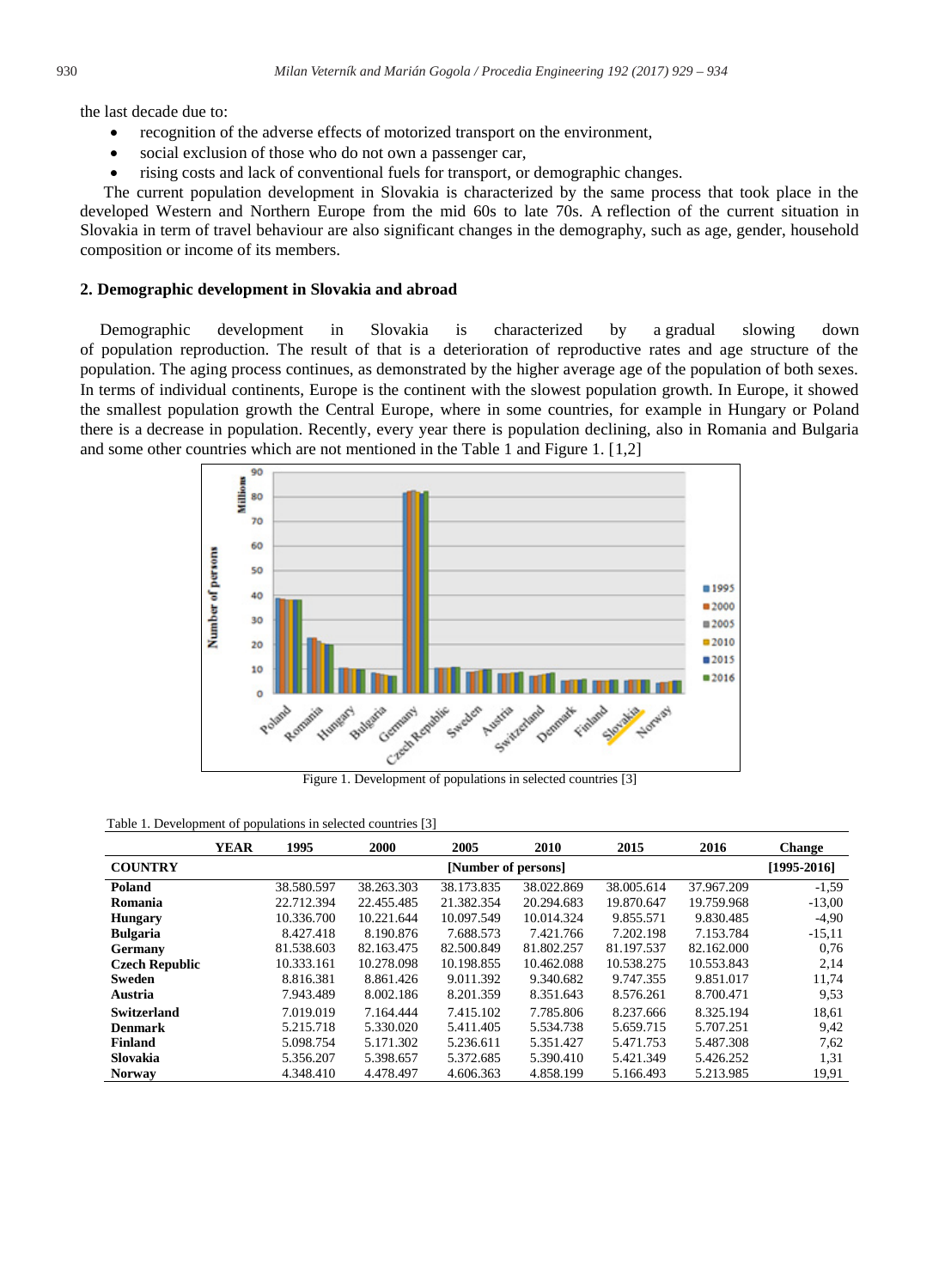



Figure 3. Comparison of population aging in Slovakia between 1995 and 2015 [4]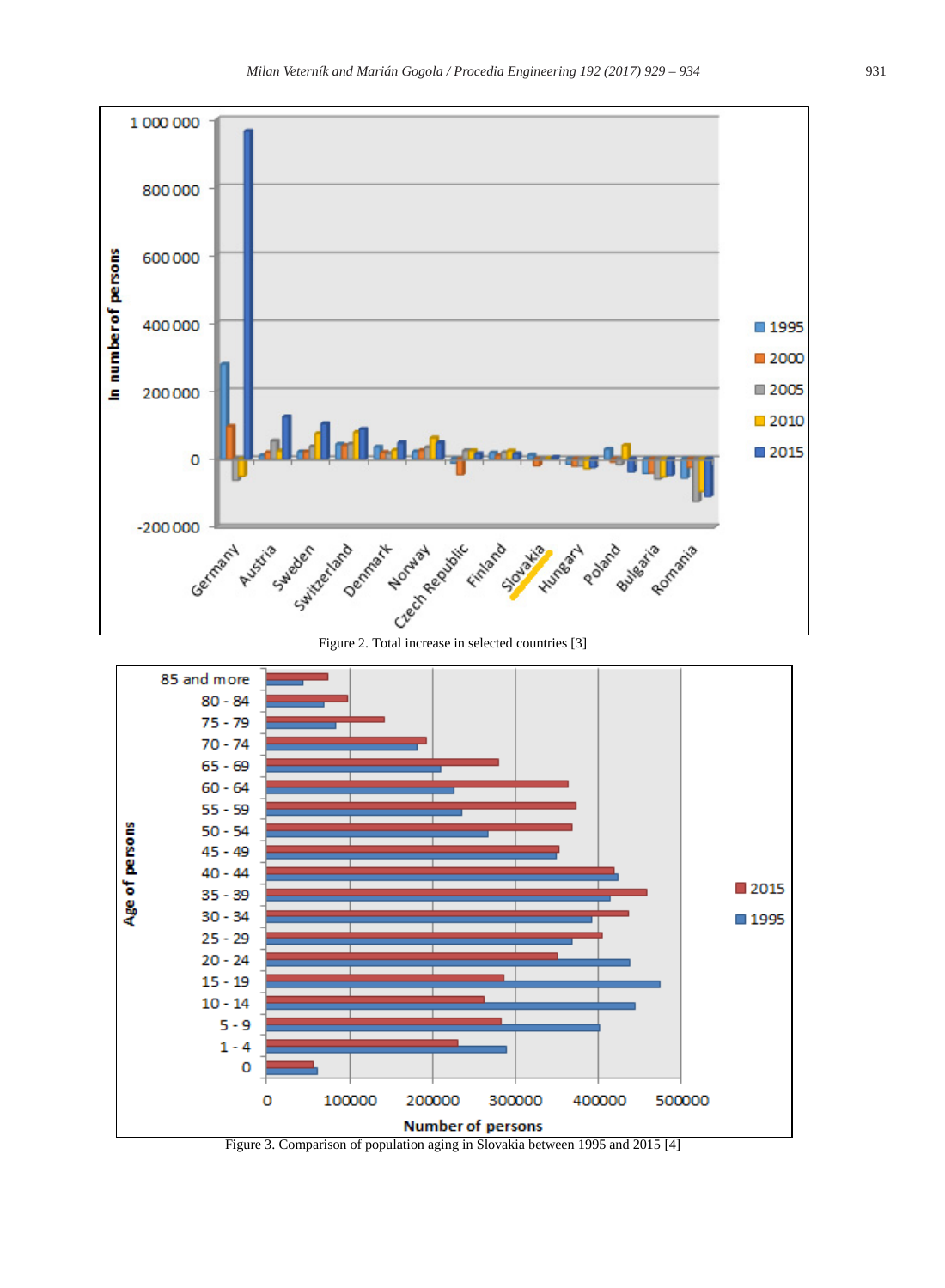## **3. Travel behavior of population in Slovakia and abroad**

Travel behaviour focuses mainly on issues such as when and where people travel and how people use the transportation. On this basis it is possible to obtain the concrete idea of how people react to changes in transport systems and policies. Generally, travel behaviour depends on three main factors, which include other variables (Table 2).

Table 2. The main factors affecting travel behaviour of the population

| <b>Travel Components</b> | <b>External factors: Policy, economic,</b><br>physical environment while people are<br>travelling | <b>Internal factors: Characteristics of</b><br>travellers |
|--------------------------|---------------------------------------------------------------------------------------------------|-----------------------------------------------------------|
| Trip purpose             | Built environment                                                                                 | Income                                                    |
| Travel mode choice       | Infrastructure                                                                                    | Car ownership                                             |
| Travel time              | Transit service quality                                                                           | Possession of drivers' licence                            |
| Travel cost              | <b>Transport policy</b>                                                                           | Working status                                            |
| Travel distance          | Economic situation                                                                                | Gender                                                    |
| Trip frequency           |                                                                                                   | Age group                                                 |
|                          |                                                                                                   | Household composition                                     |
|                          |                                                                                                   | Level of education                                        |
|                          |                                                                                                   | Attitudes                                                 |
|                          |                                                                                                   | Personality type                                          |

A large amount of works have studied the impact of socio-demographic variables on travel behaviour and found a significant relationship between travel behaviour and variables such as age, gender, household composition, household income and so on. [5,6,7]

Household income level is an important variable that affects the travel behaviour of population. Many studies show that low income of people or households allocates fewer funds for travelling, compared to people with high income. That means that people or households with high income can travel more often and longer because they are able to spend more money. [7,8] Statistics also show that income level has an effect on the car ownership. High income allows people to own a car, but this argument is debatable, because some experts have found that the level of income has a negative correlation to the car ownership. Car ownership is then influenced by other factors such as household size, cultural habits and so on. [9]

Another factor that has an impact on travel behaviour is age. According to several studies and statistics, there are differences in the travel behaviour of children, young people, adults and older people. These differences occur because they are interested in different types of activities. Children are primarily interested in educational and playing activities, young people mainly in educational and social activities, adults in work-related activities and the pensioners are primarily interested in social and leisure activities. These activities influence their travel distance. For example, children's activities are generally concentrated in a small area. Therefore children travel on short distances, because their goals such as primary-secondary schools and parks are usually concentrated not far from their homes. It is different for adults. Their activities are scattered. Their job can be located at different distances from home, they can socialize in parks and restaurants or they can carry out other activities in different parts of the city. [10,11]

Another important factor is the working status. The above mentioned studies show that people who work parttime usually travel more than those who work full-time, because they are involved in more than one activity, for example shopping, supervising children to school or escorting pensioners. [12]

The gender also has a considerable impact on travel behaviour of people. Women can travel more frequently than men, but the total distance of travelling is much less for women. Some researchers have found that it is natural for the female lead in the home. Their tasks mostly involve shopping, supervising children to school, that makes them travel more frequently (they carry out more trips per day) that men, because these targets are mostly close to home. The study is coming from Germany and it also explains that women are less likely to use a car than men. [6,13]

## **4. Relationship between demographic development of the population and travel behavior in the city of Martin**

Travel behaviour is the outcome of complex decision-making process, besides socio-economics impacts include some other individual factors such as perception, social customs or identity of that person. From the used literature it is possible to summarize the factors and their potential impacts (Table 3).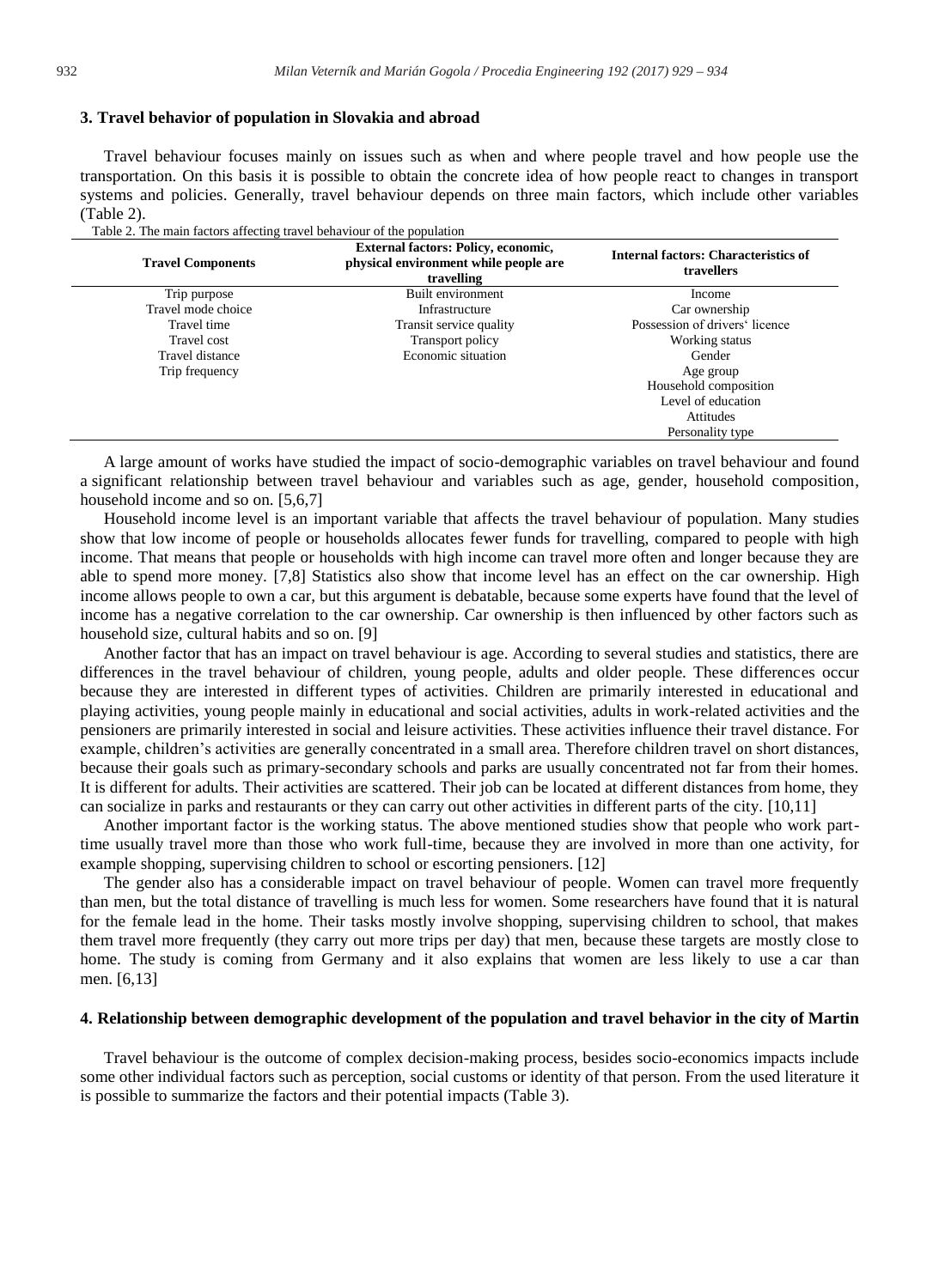| Table 3. The main factors and their potential impacts on the travel behaviour |  |
|-------------------------------------------------------------------------------|--|
|-------------------------------------------------------------------------------|--|

| Socio-economic and demographic factors                   | <b>Travel Pattern</b>                         |  |  |
|----------------------------------------------------------|-----------------------------------------------|--|--|
|                                                          | Travel frequency $\uparrow$                   |  |  |
| Household Income 1                                       | Travel distance $\uparrow$                    |  |  |
|                                                          | Proportion of car journey $\uparrow$          |  |  |
|                                                          | Transport energy consumption $\uparrow$       |  |  |
|                                                          | Trip frequency $\uparrow$ [14]                |  |  |
| Car ownership $\uparrow$                                 | Trip frequency $\rightarrow$ [15]             |  |  |
|                                                          | Travel distance 1                             |  |  |
|                                                          | Proportion of car journey $\uparrow$          |  |  |
| Possession of driver's licenses per household $\uparrow$ | Using car $\uparrow$                          |  |  |
|                                                          | Trip frequency $\uparrow$                     |  |  |
| Workers per household $\uparrow$                         | Travel time $\uparrow$                        |  |  |
| Gender                                                   | Trip frequency $\rightarrow$                  |  |  |
|                                                          | Trip frequency $\rightarrow$                  |  |  |
| Age $\uparrow$                                           | Proportion of car journey                     |  |  |
|                                                          | Transport energy consumption $\uparrow$       |  |  |
|                                                          | Trip frequency $\uparrow$                     |  |  |
| Household size $\uparrow$                                | Travel time 1                                 |  |  |
|                                                          | Transport energy consumption $\uparrow$       |  |  |
| Level of education $\uparrow$                            | Proportion of car journey $\uparrow$          |  |  |
|                                                          | Proportion of public transport use $\uparrow$ |  |  |

Note: ", "" stands for increasing the number of amount, speed or percentage and " $\rightarrow$ " stands for remaining the same.

In my study I deal with a number of selected factors that impact on travel behaviour of the population. The study used the data obtained from the travel behaviour survey, which was carried out during the formation of general transport plan for the city of Martin (in 2012). Travel behaviour survey was attended by 2185 residents of the city of Martin, who performed with 5733 trips. I worked with the groups of people who are divided into the Table 4.

| Table 4. Groups of people           |                      |                    |                 |
|-------------------------------------|----------------------|--------------------|-----------------|
| Groups of people                    | Number of<br>persons | Number of<br>trips | <b>Mobility</b> |
| Economically active with a car      | 803                  | 2047               | 2.55            |
| Economically active without a car   | 372                  | 995                | 2,67            |
| Economically inactive with a car    | 24                   | 75                 | 3,13            |
| Economically inactive without a car | 56                   | 166                | 2,96            |
| Preschoolers                        | 15                   | 41                 | 2,73            |
| <b>Students</b>                     | 575                  | 1487               | 2.59            |
| Pensioners                          | 340                  | 922                | 2,71            |
| Overall                             | 2185                 | 5733               |                 |
| Average                             |                      |                    | 2.76            |

Is there a correlation between the number of trips and the number of people belonging to different age groups? Table 5. Groups of people

| Groups of people                 | Number of<br>persons | Number of trips |
|----------------------------------|----------------------|-----------------|
| Preschoolers and students        | 590                  | 1528            |
| Economically active and inactive | 1255                 | 3283            |
| Pensioners                       | 340                  | 922             |

The correlation is a statistical dependence of two or more variables. The correlation coefficient takes values from  $\lt$ -1, 1>. If  $r$  -1, then between the *X* and the *Y* there is a negative correlation (strongly contradictory relationship). For great values of the character *X* small values of character *Y* are corresponding and vice versa. In the linear independence of the coefficient of correlation is  $r = 0$ . The values of characters *X* and *Y* in this case are dispersed independently of each other. The values of the correlation coefficient can be equal to 0 even if between the characters *X* and *Y* there is other than a linear statistical correlation. Other values of correlation coefficients can be interpreted as follows:

If it is:

- $r = 0.0 0.3$ , between the characters *X* and *Y* there is zero degree of binding,
- $\bullet$   $r = 0.3 0.5$ , between the characters *X* and *Y* there is a moderate degree of binding,